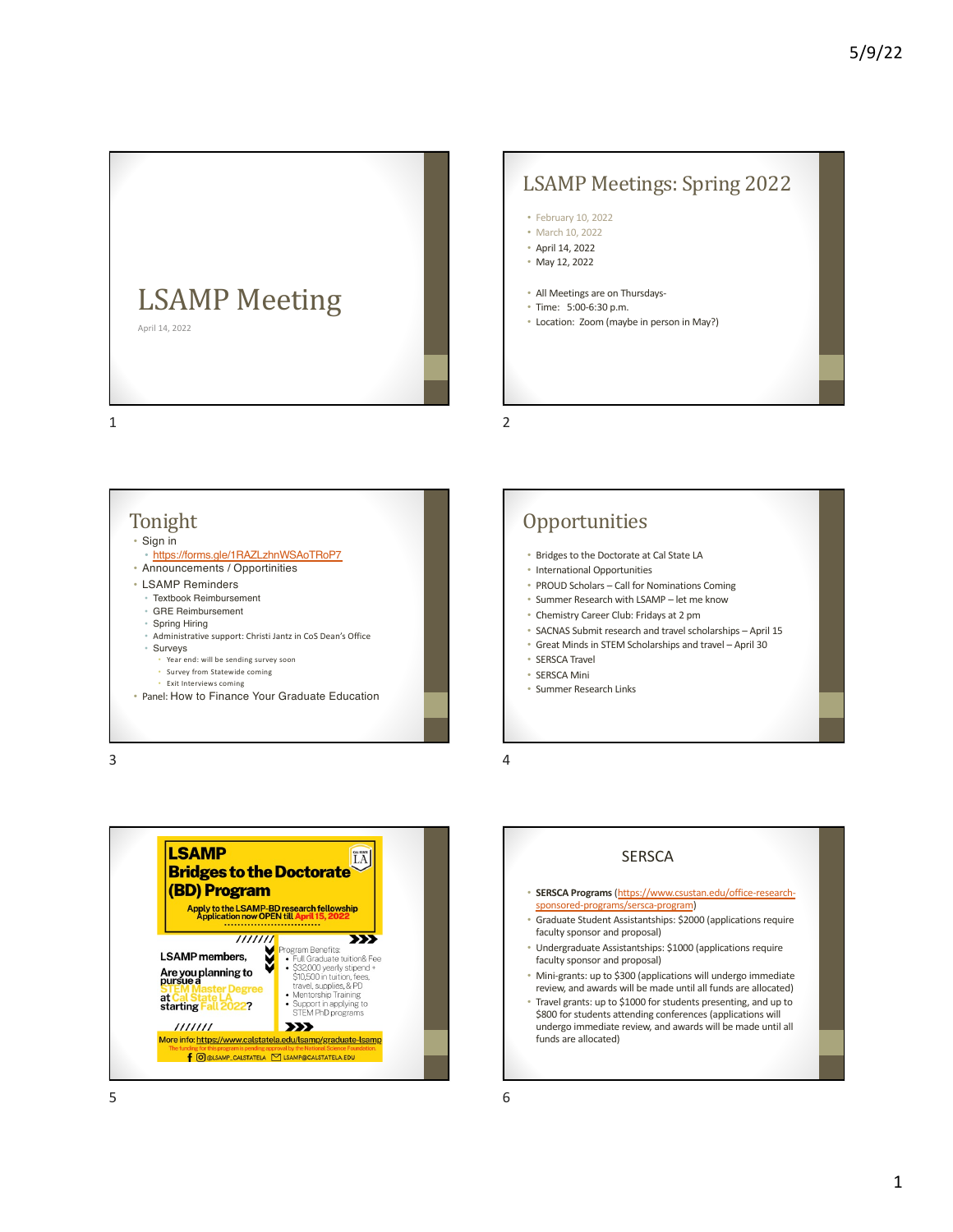## Looking for Summer Research



#### Summer Research and Internships

- What is the difference?
- Research Application Tips and Checklist:
- https://geosciencewomen.org/be-prepared/real-world-
- experience/reu-application-tips/ • Internship Application Tips and Checklist
- https://career.caltech.edu/documents/4988/Internship\_Check list.pdf

#### 7



#### 9

## **Travel**

8

- **Please let LSAMP know when you will be traveling** and what department completed the paperwork, i.e., Travel Request/Claim. LSAMP is required to submit this information to the Statewide Department at the end of each year to maintain our Grant Funding.
- We have very limited **travel funds**, but we may be able to help you find money to travel. Please come talk to us if you plan to travel.

10

#### **Travel** • **Defensive Driving-** • Students must take and pass the campus online Defensive Driving Course in order to receive mileage reimbursement on Travel Claims. • Test can be found on university website • https://www.csustan.edu/training-development/defensivedriver-training • Fill out form • Link for Test and Certificate will be emailed to you • LSAMP needs Original Certificate

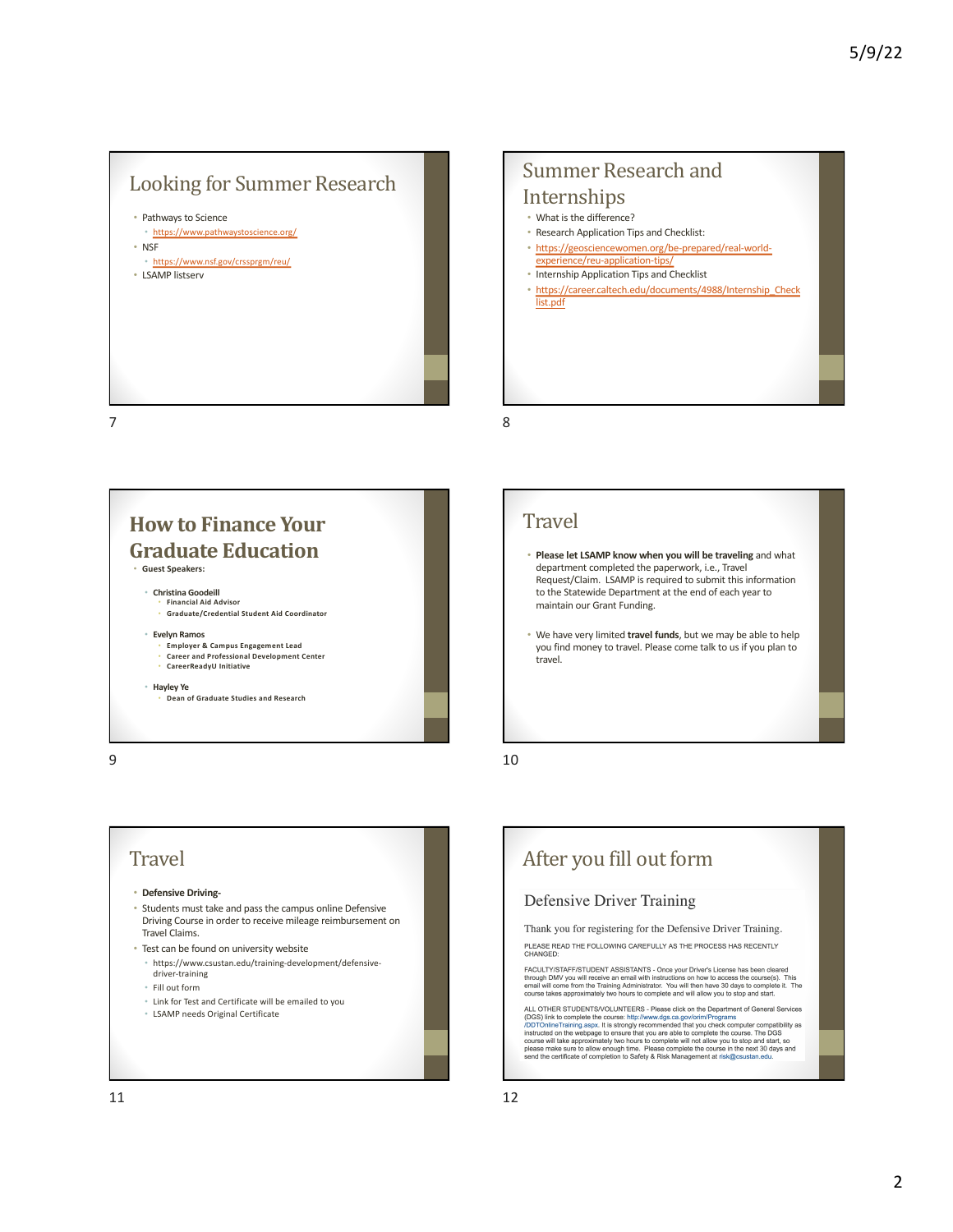#### Textbook Reimbursements

- LSAMP will pay up to \$200.00 per student per semester (as our budget allows) provided you attended at least half the meetings in the previous semester (exception for new admits)
- Must be required for a STEM class and you must pay for it
- Grant says TEXTBOOKS, this includes
- Ebooks
- Book rentals
- Online materials bundled with the books
- NOT other required equipment and supplies
- Please bring to LSAMP Office
	- A copy of syllabus
	- ORIGINAL RECEIPTS with your name and proof of payment

13

#### Fees

• We have a limited budget to pay for graduate school application fees. We cannot pay for fees that you could have had waived as an LSAMP participants, so please check on waivers before you pay. If the fee cannot be waived, we need proof that you paid the fee.

**Graduate School Application** 

15

## **Research Poster Printing**

- We can pay to have research posters that you will be using to present your work printed through Reprographics. You can come to the LSAMP Office to pick up the form Reprographics needs to bill us.
- Posters are generally 3 ft. by 4 ft. in color on plain paper and cost about \$35.
- Everyone doing research should have a poster in the College of Science Poster Celebration in May.
- Your research mentor should be able to help you design a poster. Please contact us if you have any questions.

#### **GRE** Fee Reimbursements

- LSAMP will reimburse GRE test fees (as our budget allows) for one general exam and one subject exam. If funds are not sufficient we will prioritize by meeting attendance.
- To receive reimbursement we need proof of payment and proof you took it, so please bring to the LSAMP Office • A receipt showing you paid for the test
	- GRE Score Sheet
- We are not able to pay for standby fees or for additional attempts

14

## Gray Areas

- In general, it is best to submit the paperwork for things that might not be reimbursable, since sometimes we end the year with a little extra money and will look for student reimbursements to pay.
- Once you have officially graduated we will most likely not be able to process reimbursements to you.

16

## Research Interns

- We are just now selecting and hiring our research interns for Fall
- If we have more applicants than funds, priority goes to:
	- Continuing Interns who have complied with the requirements • LSAMP participation – e.g. meeting attendance
	- Distribution over majors and mentors
- Sometimes Interns graduate in the Fall, so if you applied and didn't receive it, try again in Spring
- We will keep your application open depending on funds we may have one or two late hires
- Some expectations for Spring semester • Student Research Competition
	- College of Science Poster Session